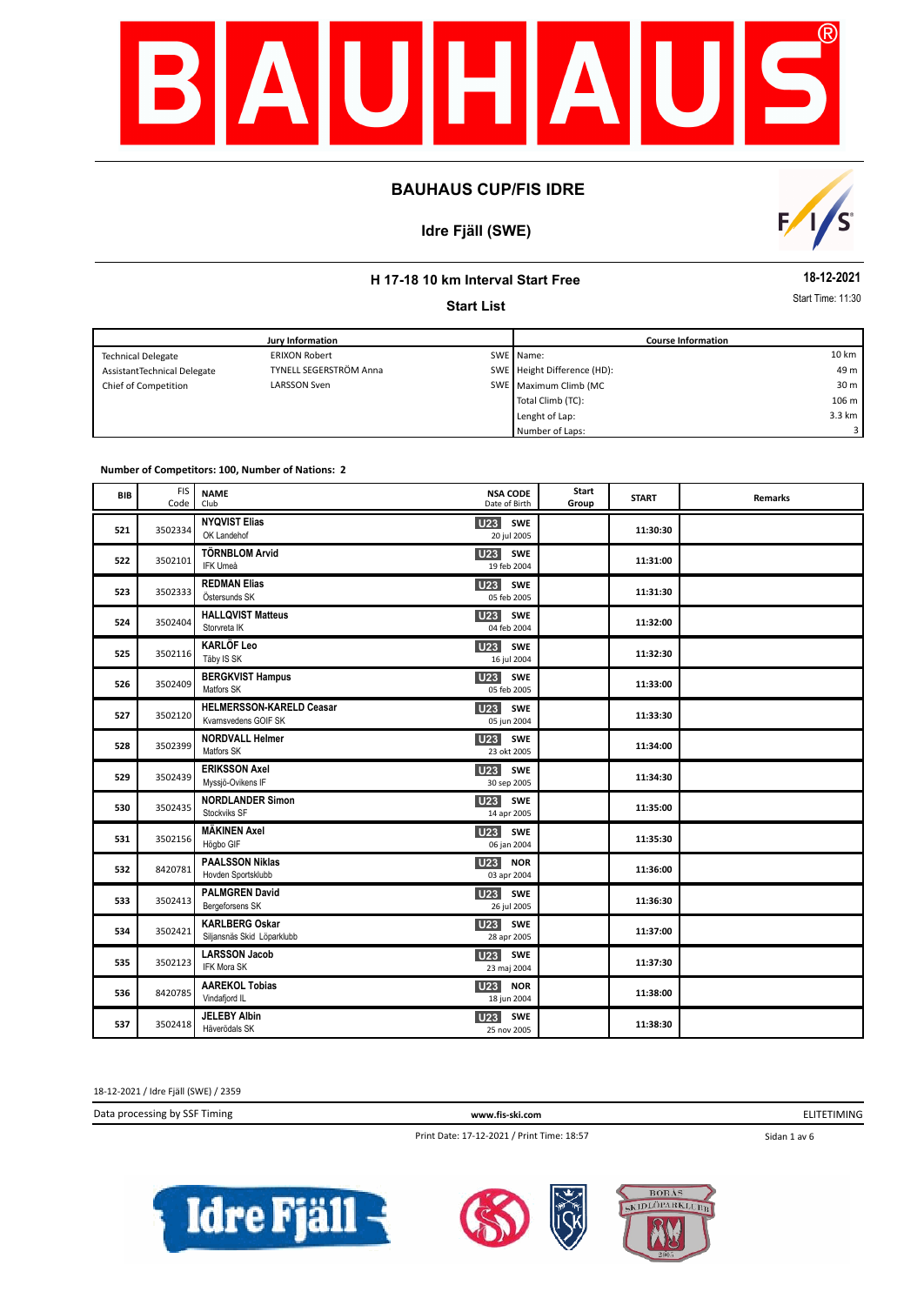

**Idre Fjäll (SWE)**



**H 17-18 10 km Interval Start Free**

**Start List**

**18-12-2021** Start Time: 11:30

**Number of Competitors: 100, Number of Nations: 2**

| BIB | <b>FIS</b><br>Code | <b>NAME</b><br>Club                           | <b>NSA CODE</b><br>Date of Birth             | Start<br>Group | <b>START</b> | Remarks |
|-----|--------------------|-----------------------------------------------|----------------------------------------------|----------------|--------------|---------|
| 538 | 3502180            | JÄDERBLOM Oskar<br>Fjärdhundra SK             | SWE<br><b>U23</b><br>11 nov 2004             |                | 11:39:00     |         |
| 539 | 3502345            | <b>LINDGREN Melker</b><br>Täfteå IK           | U23<br><b>SWE</b><br>10 okt 2005             |                | 11:39:30     |         |
| 540 | 3502150            | <b>NORDER Gabriel</b><br>IF Hallby SOK        | U <sub>23</sub> SWE<br>23 feb 2004           |                | 11:40:00     |         |
| 541 | 3502406            | <b>ERIKSSON Axel</b><br>Stora Tuna IK SK      | <b>U23</b><br><b>SWE</b><br>06 dec 2005      |                | 11:40:30     |         |
| 542 | 3502186            | <b>BROMS Axel</b><br>IF Hallby SOK            | U <sub>23</sub><br><b>SWE</b><br>22 aug 2004 |                | 11:41:00     |         |
| 543 | 3502397            | <b>CALLMER Erik</b><br>Björnstorps IF         | U <sub>23</sub><br><b>SWE</b><br>26 jan 2005 |                | 11:41:30     |         |
| 544 | 3502446            | <b>BÖRJESSON Olle</b><br>Vreta Skid o MK      | <b>U23</b><br><b>SWE</b><br>05 feb 2005      |                | 11:42:00     |         |
| 545 | 3502366            | <b>BLOMQVIST Jason</b><br>Matfors SK          | <b>U23</b><br><b>SWE</b><br>08 aug 2005      |                | 11:42:30     |         |
| 546 | 3502357            | <b>ZACHRISSON Ebbe</b><br>Östersunds SK       | U23<br>SWE<br>29 nov 2005                    |                | 11:43:00     |         |
| 547 | 3502340            | <b>LODIN Alexander</b><br>Tunafors SK         | <b>SWE</b><br>U23<br>19 mar 2005             |                | 11:43:30     |         |
| 548 | 3502363            | <b>LUNDBERG Tim</b><br>Luleå Gjutarens IF     | U <sub>23</sub><br><b>SWE</b><br>10 mar 2005 |                | 11:44:00     |         |
| 549 | 3502155            | <b>MILLESTU Ludvig</b><br>Utrikes Skidklubb   | U <sub>23</sub><br>SWE<br>08 maj 2004        |                | 11:44:30     |         |
| 550 | 3502422            | <b>JOHANSSON Max</b><br>Östersunds SK         | U23<br><b>SWE</b><br>27 mar 2005             |                | 11:45:00     |         |
| 551 | 3502109            | <b>KARLSSON Elof</b><br><b>IFK Umeå</b>       | U <sub>23</sub><br><b>SWE</b><br>16 apr 2004 |                | 11:45:30     |         |
| 552 | 3502160            | <b>THOLANDER Ruben</b><br>Sundbybergs IK      | <b>U23</b><br><b>SWE</b><br>27 dec 2004      |                | 11:46:00     |         |
| 553 | 3502142            | <b>EJVINSSON Lukas</b><br>Matfors SK          | <b>U23</b><br><b>SWE</b><br>09 jun 2004      |                | 11:46:30     |         |
| 554 | 3502169            | <b>WIBOM Ludvig</b><br>Mälarö SOK             | <b>U23</b> SWE<br>06 sep 2004                |                | 11:47:00     |         |
| 555 | 3502335            | QUICK Jonathan<br>Falköpings AIK SK           | <b>U23</b><br><b>SWE</b><br>01 jun 2005      |                | 11:47:30     |         |
| 556 | 3502379            | <b>OLSSON Viking</b><br>Hägglunds Ski Team SK | U23 SWE<br>21 feb 2005                       |                | 11:48:00     |         |
| 557 | 3502175            | <b>GRÖNLAND Karl</b><br>Sälens IF             | <b>SWE</b><br>U23<br>07 aug 2004             |                | 11:48:30     |         |

18-12-2021 / Idre Fjäll (SWE) / 2359

Data processing by SSF Timing **www.fis-ski.com**

ELITETIMING

Print Date: 17-12-2021 / Print Time: 18:57

Sidan 2 av 6





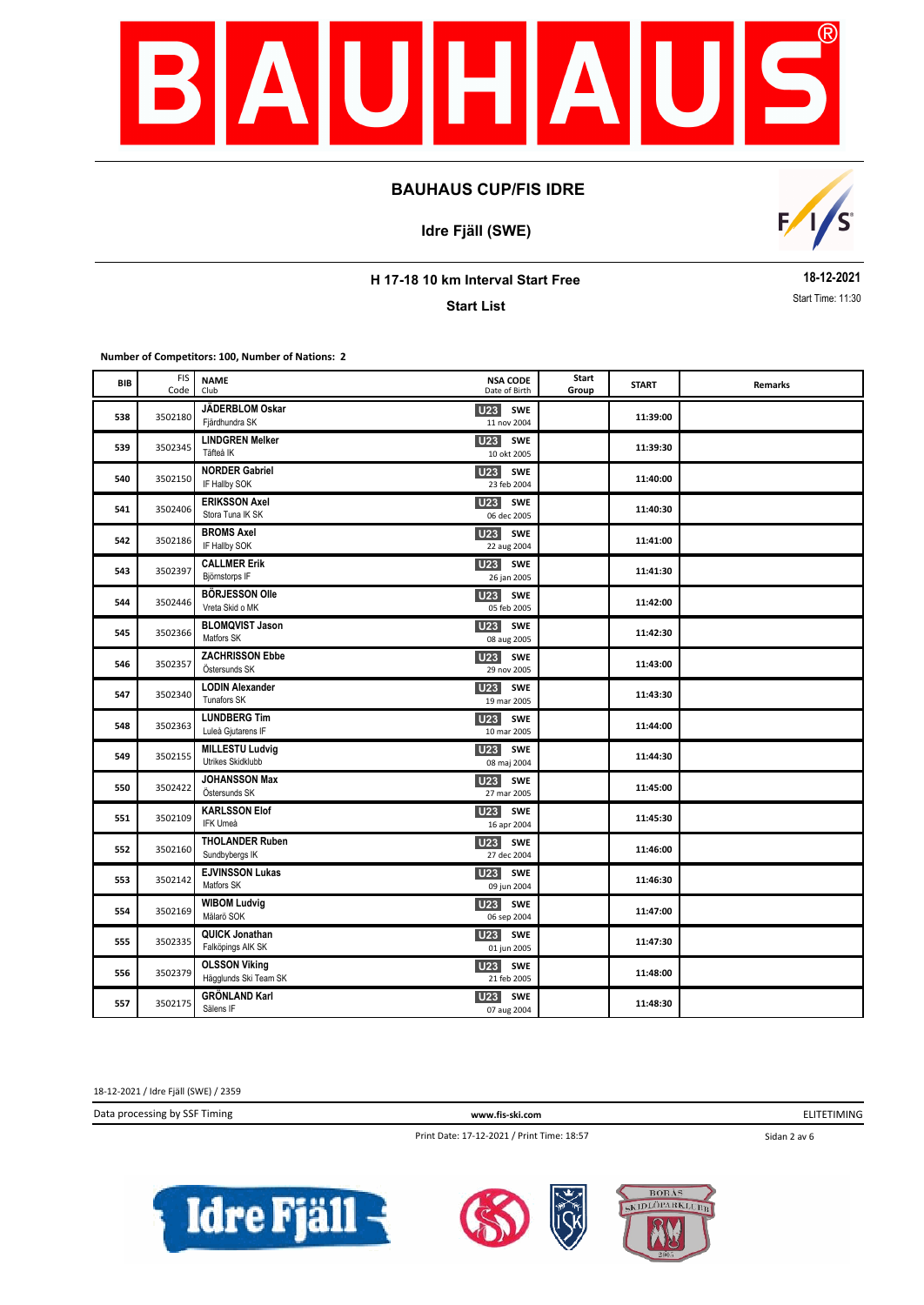

**Idre Fjäll (SWE)**



**H 17-18 10 km Interval Start Free**

**Start List**

**18-12-2021** Start Time: 11:30

**Number of Competitors: 100, Number of Nations: 2**

| BIB | <b>FIS</b><br>Code | <b>NAME</b><br>Club                           | <b>NSA CODE</b><br>Date of Birth             | Start<br>Group | <b>START</b> | Remarks |
|-----|--------------------|-----------------------------------------------|----------------------------------------------|----------------|--------------|---------|
| 558 | 3502423            | <b>TÖRSHAGEN Melvin</b><br>Granbergsdals IF   | U <sub>23</sub><br>SWE<br>12 apr 2005        |                | 11:49:00     |         |
| 559 | 3502384            | <b>LINDBERG Jonatan</b><br><b>IFK Mora SK</b> | U <sub>23</sub><br><b>SWE</b><br>19 maj 2005 |                | 11:49:30     |         |
| 560 | 3502173            | <b>BÅNG Melwin</b><br>Östersunds SK           | U <sub>23</sub> SWE<br>20 dec 2004           |                | 11:50:00     |         |
| 561 | 3502426            | <b>DÄLDEHÖG Love</b><br>Hudiksvalls IF        | U <sub>23</sub><br><b>SWE</b><br>16 maj 2005 |                | 11:50:30     |         |
| 562 | 3502387            | <b>STERNANDER Carl</b><br>Vreta Skid o MK     | SWE<br><b>U23</b><br>17 jan 2005             |                | 11:51:00     |         |
| 563 | 3502121            | <b>HEDBERG Jonathan</b><br>Sunne SLF          | U <sub>23</sub><br><b>SWE</b><br>25 jun 2004 |                | 11:51:30     |         |
| 564 | 3502163            | <b>CLAESSON Simon</b><br>Ulricehamns IF       | U <sub>23</sub><br>SWE<br>06 aug 2004        |                | 11:52:00     |         |
| 565 | 3502441            | <b>WILHELMSSON Hjalmar</b><br>Filipstads SF   | U23 SWE<br>19 nov 2005                       |                | 11:52:30     |         |
| 566 | 3502111            | <b>BJÖRKLIN William</b><br>Högbo GIF          | U23<br><b>SWE</b><br>02 okt 2004             |                | 11:53:00     |         |
| 567 | 8420699            | <b>THORESEN Tobias Dyrli</b><br>Roea IL       | <b>U23 NOR</b><br>30 jun 2004                |                | 11:53:30     |         |
| 568 | 3502454            | <b>SAITTON Knut</b><br>Vårby IK               | U <sub>23</sub><br><b>SWE</b><br>17 jan 2005 |                | 11:54:00     |         |
| 569 | 3502348            | <b>LARSSON Mattias</b><br>Matfors SK          | U <sub>23</sub><br>SWE<br>26 nov 2005        |                | 11:54:30     |         |
| 570 | 3502154            | <b>SVENSSON Axel</b><br>Sundbybergs IK        | U <sub>23</sub><br>SWE<br>30 aug 2004        |                | 11:55:00     |         |
| 571 | 3502402            | <b>TIMBY Otto</b><br>Täfteå IK                | U <sub>23</sub><br><b>SWE</b><br>27 jan 2005 |                | 11:55:30     |         |
| 572 | 3502098            | <b>SUNDIN Filip</b><br>Grava SK               | U23<br><b>SWE</b><br>26 feb 2004             |                | 11:56:00     |         |
| 573 | 3502390            | <b>MALM Elias</b><br>Täfteå IK                | <b>U23</b><br><b>SWE</b><br>29 aug 2005      |                | 11:56:30     |         |
| 574 | 3502433            | <b>ENBERG Filip</b><br>Strömnäs GIF Skidklubb | U23 SWE<br>17 jan 2005                       |                | 11:57:00     |         |
| 575 | 3502143            | <b>ERICSSON Oskar</b><br>Ronneby OK           | U <sub>23</sub><br><b>SWE</b><br>22 apr 2004 |                | 11:57:30     |         |
| 576 | 3502139            | <b>WALTHER Lukas</b><br>Matfors SK            | U23 SWE<br>11 apr 2004                       |                | 11:58:00     |         |
| 577 | 3502117            | ÅKERSTRÖM Melker<br>IFK Skövde SK             | U23<br><b>SWE</b><br>07 jul 2004             |                | 11:58:30     |         |

18-12-2021 / Idre Fjäll (SWE) / 2359

Data processing by SSF Timing **www.fis-ski.com**

ELITETIMING

Print Date: 17-12-2021 / Print Time: 18:57

Sidan 3 av 6





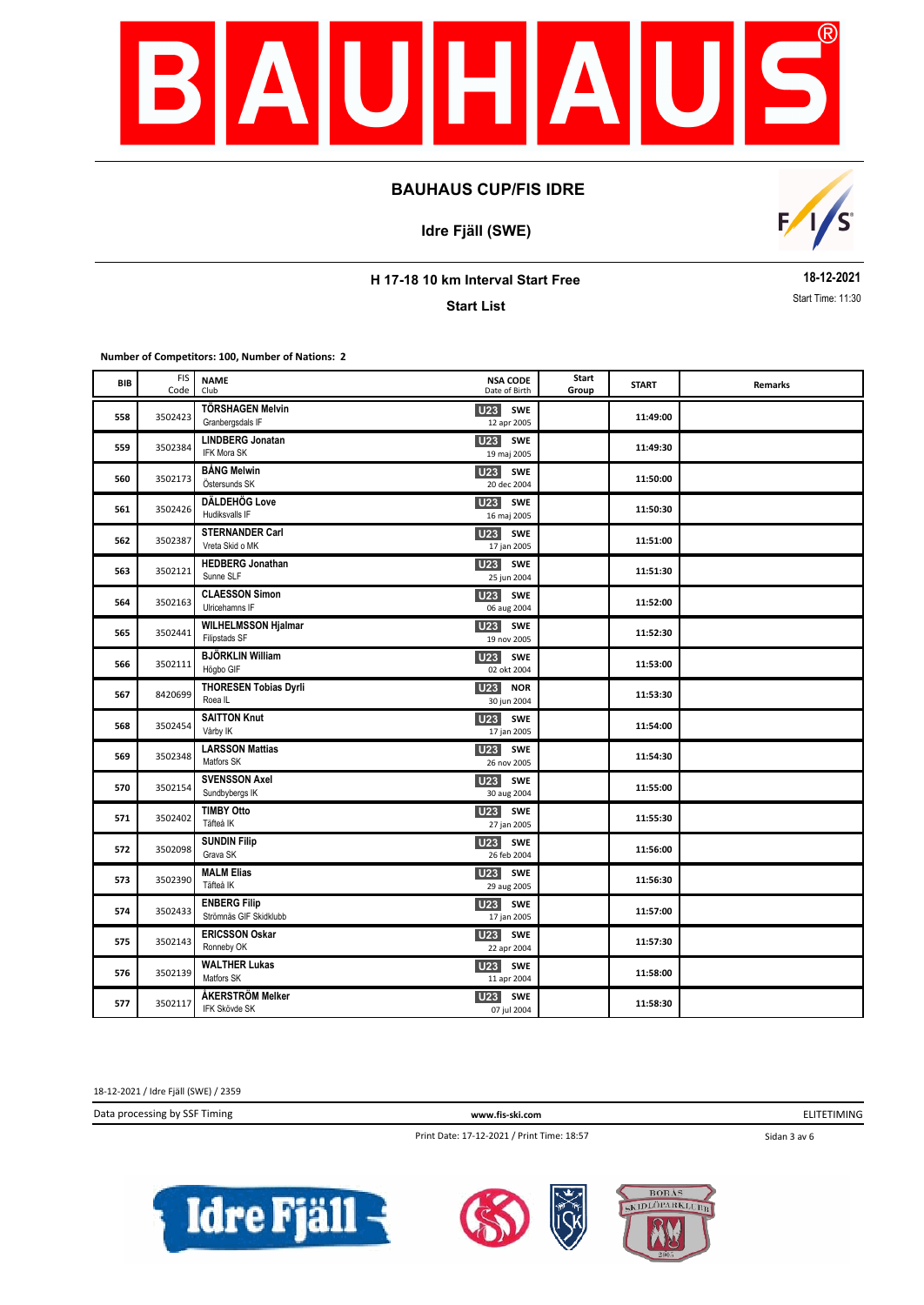

**Idre Fjäll (SWE)**



**H 17-18 10 km Interval Start Free**

**Start List**

**18-12-2021** Start Time: 11:30

**Number of Competitors: 100, Number of Nations: 2**

| BIB | <b>FIS</b><br>Code | <b>NAME</b><br>Club                                  | <b>NSA CODE</b><br>Date of Birth             | Start<br>Group | <b>START</b> | Remarks |
|-----|--------------------|------------------------------------------------------|----------------------------------------------|----------------|--------------|---------|
| 578 | 3502388            | <b>LÅNGBERG Olle</b><br>Hudiksvalls IF               | U23 SWE<br>28 nov 2005                       |                | 11:59:00     |         |
| 579 | 3502146            | SJÖDIN Rickard<br>Matfors SK                         | U <sub>23</sub> SWE<br>22 feb 2004           |                | 11:59:30     |         |
| 580 | 3502431            | <b>HÖIBY Martin</b><br>OK Landehof                   | <b>U23</b> SWE<br>11 jan 2005                |                | 12:00:00     |         |
| 581 | 3502112            | <b>GUSTAFSSON Carl</b><br>Vårby IK                   | U <sub>23</sub><br>SWE<br>27 maj 2004        |                | 12:00:30     |         |
| 582 | 3502337            | <b>GUSTAFSSON Erik</b><br>Täby IS SK                 | U23 SWE<br>29 sep 2005                       |                | 12:01:00     |         |
| 583 | 3502141            | LJUNGDAHL Valter<br>Matfors SK                       | U23<br>SWE<br>19 dec 2004                    |                | 12:01:30     |         |
| 584 | 3502147            | <b>NILSSON Marcus</b><br>Hägglunds Ski Team SK       | <b>U23</b><br><b>SWE</b><br>01 mar 2004      |                | 12:02:00     |         |
| 585 | 3502190            | <b>WIDEBO Hampus</b><br>IFK Umeå                     | <b>U23</b> SWE<br>21 dec 2004                |                | 12:02:30     |         |
| 586 | 3502342            | <b>BENGTSSON Elias</b><br>Tynderö IK                 | <b>U23</b> SWE<br>06 okt 2005                |                | 12:03:00     |         |
| 587 | 3502107            | <b>BERGLUND Filip</b><br>Ulricehamns IF              | U23 SWE<br>01 jun 2004                       |                | 12:03:30     |         |
| 588 | 3502115            | <b>DAHLGREN Adam</b><br>Ulricehamns IF               | U23<br>SWE<br>15 okt 2004                    |                | 12:04:00     |         |
| 589 | 3502167            | <b>NORBERG Arvid</b><br>Hudiksvalls IF               | U23<br>SWE<br>22 feb 2004                    |                | 12:04:30     |         |
| 590 | 3502177            | <b>NILSSON Linus</b><br>Åmåls OK                     | U <sub>23</sub><br>SWE<br>08 jul 2004        |                | 12:05:00     |         |
| 591 | 3502386            | <b>HOLMGREN Tomas</b><br>Matfors SK                  | U <sub>23</sub><br><b>SWE</b><br>25 feb 2005 |                | 12:05:30     |         |
| 592 | 3502144            | <b>SANDBERG Axel</b><br>OK Landehof                  | U23 SWE<br>04 feb 2004                       |                | 12:06:00     |         |
| 593 | 3502442            | <b>ERSSON Andreas</b><br>Jättendals IF               | U <sub>23</sub> SWE<br>10 sep 2005           |                | 12:06:30     |         |
| 594 | 3502396            | <b>BERGSTRÖM Erik</b><br>Rehns BK                    | <b>U23</b> SWE<br>22 apr 2005                |                | 12:07:00     |         |
| 595 | 3502159            | <b>MACDONALD LARSSON Alexander</b><br>Garphyttans IF | <b>U23</b><br><b>SWE</b><br>08 dec 2004      | B              | 12:07:30     |         |
| 596 | 3502102            | <b>DANIELSSON Elias</b><br>Högbo GIF                 | U23 SWE<br>24 mar 2004                       | А              | 12:08:00     |         |
| 597 | 3502138            | <b>SCHÖN Edvin</b><br>Storvreta IK                   | U23<br>SWE<br>07 jun 2004                    | B              | 12:08:30     |         |

18-12-2021 / Idre Fjäll (SWE) / 2359

Data processing by SSF Timing **www.fis-ski.com**

Sidan 4 av 6 ELITETIMING

Print Date: 17-12-2021 / Print Time: 18:57

Idre Fjäll  $\prec$ 



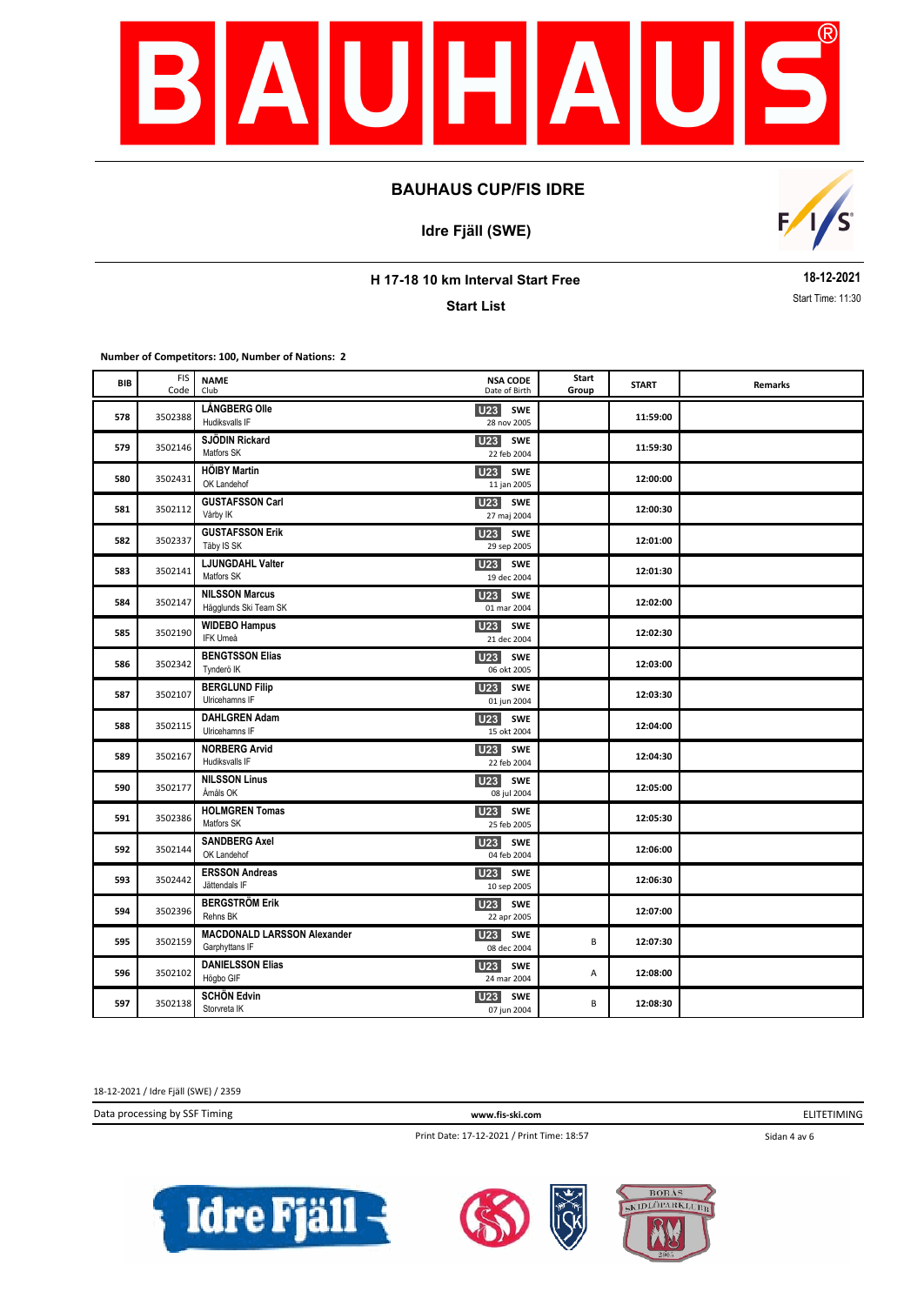

**Idre Fjäll (SWE)**



**H 17-18 10 km Interval Start Free**

**Start List**

**18-12-2021** Start Time: 11:30

**Number of Competitors: 100, Number of Nations: 2**

| BIB | <b>FIS</b><br>Code | <b>NAME</b><br>Club                               | <b>NSA CODE</b><br>Date of Birth             | Start<br>Group | <b>START</b> | Remarks |
|-----|--------------------|---------------------------------------------------|----------------------------------------------|----------------|--------------|---------|
| 598 | 3502427            | <b>STERNANDER Anton</b><br>Vreta Skid o MK        | U23 SWE<br>26 apr 2005                       | А              | 12:09:00     |         |
| 599 | 3502131            | <b>GRUNDSTRÖM Linus</b><br>Täfteå IK              | <b>U23</b> SWE<br>29 jun 2004                | B              | 12:09:30     |         |
| 600 | 3502332            | <b>TÖRNBLOM Ivar</b><br>IFK Umeå                  | U23 SWE<br>07 okt 2005                       | А              | 12:10:00     |         |
| 601 | 3502100            | <b>STERNER Wilhelm</b><br>Täby IS SK              | U <sub>23</sub><br>SWE<br>05 aug 2004        | B              | 12:10:30     |         |
| 602 | 3502127            | <b>WEDIN Alfons</b><br>Garphyttans IF             | U23 SWE<br>20 okt 2004                       | Α              | 12:11:00     |         |
| 603 | 3502103            | <b>NORBERG Viktor</b><br>Falu IK Skidklubb        | <b>U23</b><br><b>SWE</b><br>26 okt 2004      | B              | 12:11:30     |         |
| 604 | 3502359            | <b>BJUREDAL Alexander</b><br>Sälens IF            | <b>U23</b><br><b>SWE</b><br>16 jul 2005      | Α              | 12:12:00     |         |
| 605 | 3502350            | <b>BERGLUND Albin</b><br>Hemmingsmarks Skidklubb  | <b>U23</b> SWE<br>28 jan 2005                | B              | 12:12:30     |         |
| 606 | 3502176            | <b>PALM Axel</b><br>Falu IK Skidklubb             | <b>U23</b><br><b>SWE</b><br>10 dec 2004      | А              | 12:13:00     |         |
| 607 | 3502158            | <b>LÖVGREN Bosse</b><br>Falu IK Skidklubb         | U23 SWE<br>04 jul 2004                       | B              | 12:13:30     |         |
| 608 | 3502108            | <b>GRAHN Anton</b><br><b>IFK Mora SK</b>          | <b>U23</b> SWE<br>02 nov 2004                | Α              | 12:14:00     |         |
| 609 | 3502124            | <b>WISTMAN GUNNERIUSSON Axel</b><br>Östersunds SK | U23 SWE<br>17 aug 2004                       | B              | 12:14:30     |         |
| 610 | 3502129            | RIEKKOLA Nikolaj<br>Luleå Gjutarens IF            | U <sub>23</sub><br><b>SWE</b><br>24 jan 2004 | А              | 12:15:00     |         |
| 611 | 3502132            | <b>FRANZÉN Erik</b><br>Borås SK                   | U <sub>23</sub><br>SWE<br>25 maj 2004        | B              | 12:15:30     |         |
| 612 | 3502161            | <b>ANDERSSON LIND Isak</b><br>IFK Umeå            | <b>U23</b><br>SWE<br>14 mar 2004             | Α              | 12:16:00     |         |
| 613 | 3502106            | <b>HÖGMAN Edvin</b><br>Ulricehamns IF             | <b>U23</b><br><b>SWE</b><br>08 apr 2004      | B              | 12:16:30     |         |
| 614 | 3502336            | <b>NILSSON Hugo</b><br>Hudiksvalls IF             | <b>U23</b> SWE<br>28 dec 2005                | Α              | 12:17:00     |         |
| 615 | 3502192            | <b>ARNESSON Axel</b><br>Ås IF                     | U23 SWE<br>31 jan 2004                       | B              | 12:17:30     |         |
| 616 | 3502140            | <b>NILSSON Joel</b><br>IFK Umeå                   | U <sub>23</sub> SWE<br>25 mar 2004           | А              | 12:18:00     |         |
| 617 | 3502405            | <b>HULTDIN Melker</b><br>IFK Umeå                 | <b>U23</b><br>SWE<br>15 apr 2005             | B              | 12:18:30     |         |

18-12-2021 / Idre Fjäll (SWE) / 2359

Data processing by SSF Timing **www.fis-ski.com**

ELITETIMING

Print Date: 17-12-2021 / Print Time: 18:57

Sidan 5 av 6